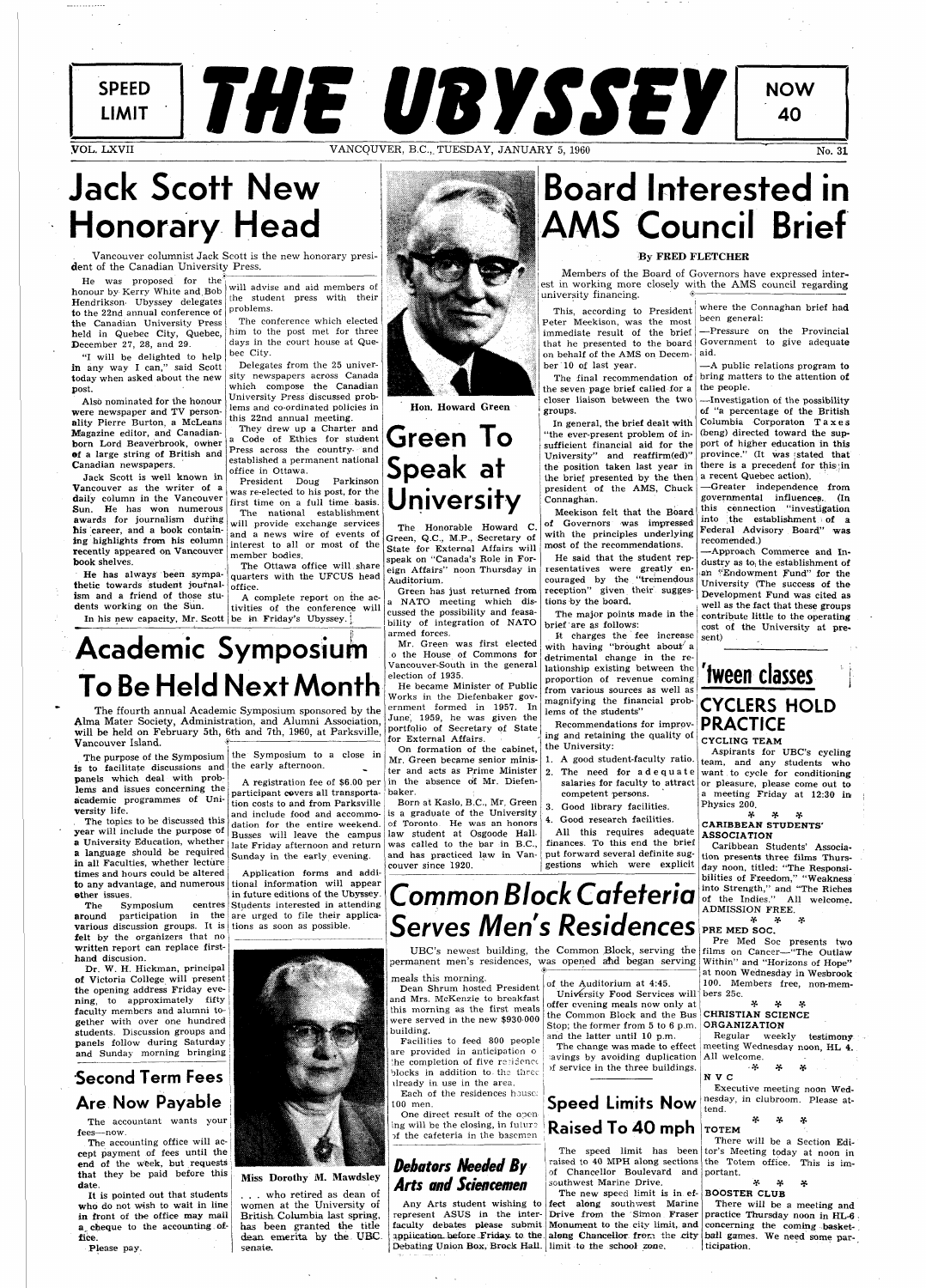# *THE UBYSSEY*

Authorized as second class mail by Post Office Department, **Ottawa** 

MEMBER CANADIAN UNIVERSILY FRESS<br>by the Published three times a week throughout the University year in Vancouver<br>by the Publications Board of the Alma Mater Society, University of B.C.<br>Editorial opinions expressed are thos

Telephones: Editorial offices, AL. 4404; Locals 12, 13 and 14; Business offices, AL. 4404; Local 15.

Art Powell, Sandy Chowne, Sandra Scott, Derek Allen, \ Morley Short, Farieda Sewell, Fred Fletcher, Vlad Romanchuck, John Russell.

#### Editor-in-Chief: R. Kerry White

|                                        | Associate Editor ____________________Elaine Bissett |  |
|----------------------------------------|-----------------------------------------------------|--|
| $\begin{pmatrix} 1 \\ 1 \end{pmatrix}$ | Managing Editor ___________________ Del Warren      |  |
| $\mathbf{L}$                           | News Editor____________________ Bob Hendrickson     |  |
|                                        | C.U.P. Editor ______________________ Irene Frazer   |  |
| $\mathcal{L}_{\mathbf{z}}$             | Club's Editor ______________________ Wendy Barr     |  |
| $\Delta \sim 10^4$                     | Features Editor ___________________ Sandra Scott    |  |
|                                        | Head Photographer _________________ Colin Landie    |  |
| Ê.                                     | Photography Editor ________________ Roger McAfee    |  |
|                                        |                                                     |  |

#### Senior Editor: Allan Chernov

#### ' Reporters and Desk:

## **Guest Editorial**

The purpose of this editorial is to acquaint you with A.M.S. policy and activities for the balance of the university year.

In December, the Students Council presented a brief to the Board of Governors re-affirming their position on University financing. One of the recommendations was that "the University conduct a public relations program to acquaint the people of the province with the state of higher education in British Columbia." Another suggestion was that the Board and the A.M.S. work more closely together in an attempt to put the University on a more sound financial basis; Which we hope will prevent any major fee increases in the near future.

A new conference will be conducted in February called "The Student Executive Conference." Its purpose is similar to the Leadership Conference but an executive training programme is also included. It is hoped that each Club and Undergraduate Society will send as many delegates as possible to make this conference a success.

, The Undergraduates Societies Committee will be sponsoring for the first time an inter-faculty debate and an inter-faculty song festival. These are newly scheduled contests. Others are being considered.

The local N.F.C.U.S. Committee is working on two briefs: i) increased scholarship aid from the Federal Government for University students; and ii) greater income tax exemption for University students. It is hoped that these briefs will be presented to the N.F.C.U.S. executive some time during the summer.

As this term falls in the latter half of World Refugee Year, N.F.C.U.S. and W.U.S. will be sponsoring World Refugee Week to familiarize the students with problems of peoples in other countries. It is also hoped that some funds will be raised to help one or two Algerian University students to continue their education.

The Students Council elections will begin the first week of February. Last year there were four acclamations. It is now time to think of possible candidates for all elected positions. For every slate will appear campaign statements in the Ubyssey and speeches in the Auditorium. This is your only opportunity to see and hear the prospective candidates for council. So make every effort to be there.

The Public Relations program could easily be called an Information Program designed to show the public the purpose and role of the University in the community with the support of all the students. To do this effectively, every student must be willing to discuss the University at every given opportunity. There are many items of general interest to the public, for example, the Library, the research that is being carried on, the building program and the student activities, to name a few. It should not be too difficult to discuss the inadequate student teacher ratio, the crowded class-rooms, or the lack of sufficient study facilities with any interested group. The student's council is keeping in touch with every M.L.A. regarding the university and receiving some encouraging replies.

sphere but co-ordinated by a Central Council

The Brock Planning and Development Committee is making rapid progress in the finalization of their report. To be able to start construction of a new Student Union building in the very

near future, there are many problems to be overcome. The major problem of course, is financing and it is believed that this years Spring General Meeting will be deciding what form this financing will take.

The Commission studying the structure of student government at U.B.C. will be having hearings for the first two months of this term. A reorganization of Student Government has been discussed at great length over the past few years. As the Campus grows larger it will eventually become necessary for a major change in Government. It must come within the next two or three pears, as student enrollment is increasing at approximately 1,000 per year. The purpose of the Commission is to hear the points of view of any student or student organization having any recommendations for the alteration or the maintenance of the existing system. There is no doubt that it has worked well and will continue to function effectively over the next few years.

1—A growing consciousness, with the advent of the

I hope this brief outline will give you some indication of the coming term's activities. If you would like further information on any of these events, or have any suggestions to offer, please don't hesitate to contact any student councillor.

—Peter Meekison.

## **Education in Malaya**

#### by ERNEST WONG

(Ernest Wong is a WUSC exchange student from the University of Malaya. His article is entitled, "Education i n Malaya.")

Malaya, the approximate size of Great Britian, has only two universities—the University of Malaya and the Nanyang University. A brief sketch of their historical development will perhaps serve to throw some light on the nature of university education there.

The Nanyang University, the younger of the two institutions is literally in its infancy. It became a University by statute only five months ago and existed before that (since 1955) with neither the financial support of the government nor their recognition of the University's right to confer degrees.

This university was founded mainly through the initiative, interest and funds provided by a group of Chinese businessmen.

Chinese is the medium of instruction. Students mainly are graduates of the Chinese High Schools throughout Singapore and the Federation of Malaya. The first class of University graduates will receive degrees at the end of the year.

The University of Malaya has had a longer standing and thus a proportionately larger share of obstacles to overcome in her more adventurous path towards development.

The University was founded in 1949 on the findings and recommendations of a Report by the Carr-Saunder' Commission. Before that, it existed as two separate colleges, the Raffles College (Arts and Science) and the King Edward VII College of Medicine.

Present enrollment is approximately 2,000 students in 5 faculties: Medicine, Science, Arts, Engineering and Law.

English is the only language of instruction. The main financial support has been provided by the governments of the Federation of Malaya, Singapore and Sarawak. At present there exists two Divisions of the University, one in Singapore and the other in Kuala Lumpur, the Federal capital, each autonomous in its own

, A proper understanding of university education in Malaya must necessarily take into account the system of education which has existed in that country for the past 100 years. This will then perhaps throw some light on questions of what part will it play in the years to come towards determining the country's social, economic, political and cultural development.

Education in Malaya has been determined mainly (and I would say wholly) by British rule in that country over the past century and a half. Government English Schools, although, to a very much lesser extent were grant-in-aid provided to a few Primary Malay schools.

Chinese and Tamil vernacular schools were completely cut off from any form of Government support. The former, which achieved a fair amount of success in developing a wide network of Chinese Middle and High Schools, managed its growth from resources provided by private individuals. Government education was, therefore, synonymous with "English" education.

It would be expected from this that an "English" education would be the logical passport through life and the privileged few who had an "English" education had the colossal advantage of securing the most remunerative and most secure of jobs.

But jobs for the English educated were identified with the Civil Service, formerly referred to as the "Colonial Service" in Malaya.

Generally, until five years ago a Malayan graduate would use his education as a steppingstone to a post in the Civil Service. The more fortunate ones became Administrative Officers, the less fortunate were contented with Departmental posts.

Since about five years ago, university education in Malaya has taken on a different turn. This has been due mainly to

the following factors:

country's independence, that the University has the added role of producing men capable of leading the nation.

2—The declining attraction of the Civil Service.

3—T h e establishment o f new Faculties — Engineering and Law — together with an awareness of the University as an institution of research.

Political independence has come to mean economic independence. And the brunt of the responsibility has come to fall on the universities.

4—-The new emphasis placed upon the  $Department$ Languages in the University provides her with the further role of assimilating and fostering the nations culture.

All this by no means brings the picture to a happy close. On the contrary, it merely begins to unfold a new series of problems the problem of financing a growing University, the problem of orientating the University to a national interest the problem the nurturing eminent scholars upon whom the University's reputation would be built—these and a host of other problems are our inheritance of a past social order.

It brings to the University student the awareness that he has a role to play—to HIS country and to HIS people. It opens a completely new horizon. It is, in short, a new challenge—-a challenge to which, I do hope, will produce a favorable response!

**LETTER S** 

The Editor, The Ubyssey, Dear Sir:

This is to give thanks to the one who grew the tree and to the buildings and grounds people or whoever decorated it, for the Christmas tree still standing in front of the library.

It is a real inspiration to the wise of this generation, to follow the star of faith in the name of the Lord Jesus Christ, till He is born in their hearts, and life takes on meaning and light and joy which only the Saviour of the world can impart.

Your sincerely, G. B. Livingstone

# **How to be a Record Fan**

**choose records from any category for your listening pleasure. Here are only a few:** 

#### Outside Shelley Berman

| newest and as infectious more 'phone con- |  |  |  |  |
|-------------------------------------------|--|--|--|--|
| versations; a skit on the master's $5.98$ |  |  |  |  |
|                                           |  |  |  |  |



| Cool, cool scintillating jazz with Ahmad Jamal<br>at the piano quick, crisp 3.98                                                                                  |  |
|-------------------------------------------------------------------------------------------------------------------------------------------------------------------|--|
| Here We Go Again! Kingston Trio                                                                                                                                   |  |
| The Kingston Trio in full force with a delightful<br>album of ballads Goober Peas, A Worried<br>Man Oleanna and other favourite $\blacktriangle$ $\blacktriangle$ |  |

#### **At** the **Drop of a Hat**